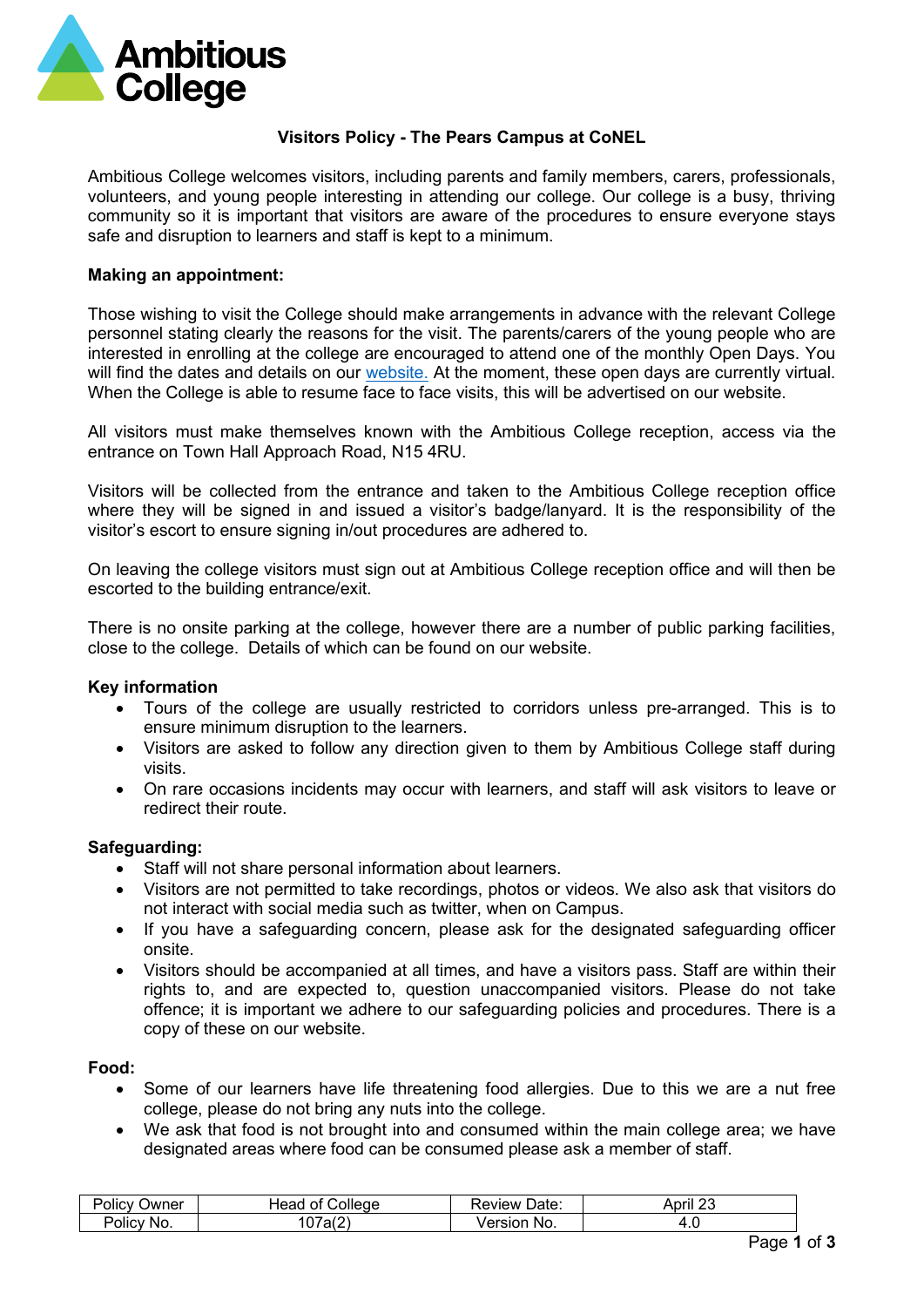# **Fire Evacuation/ Health & Safety:**

- You will be informed if we are expecting a fire drill on the day of your visit. If you hear the alarm sound, please exit the building and meet at the designated muster point.
- If you are involved in an accident whilst onsite please ensure a manager is informed.
- If you have any health needs or concerns, please speak with your host at the start of your visit.
- There is access to a trained first aider on site

This policy should be read alongside the following Ambitious College and Ambitious about Autism policies and procedures:

- Child Safeguarding and Protection Policy and Procedures.
- Adult at Risk Safeguarding and Protection Policy and Procedures.
- Healthcare Policy

| $\cdots$<br>∽<br>שע∟<br>UІК        | ollege<br>ΩŤ<br>eau<br>$. \mathsf{IP}$ | .<br>view<br>alu.   | $\mathbf{a}$<br>Anri<br>٦r |
|------------------------------------|----------------------------------------|---------------------|----------------------------|
| ∽<br><b>'olicy</b><br>Nι<br>$\sim$ | $\sim$<br>-<br>ີ<br>ີ                  | <b>NG</b><br>ור זו: | т. с                       |